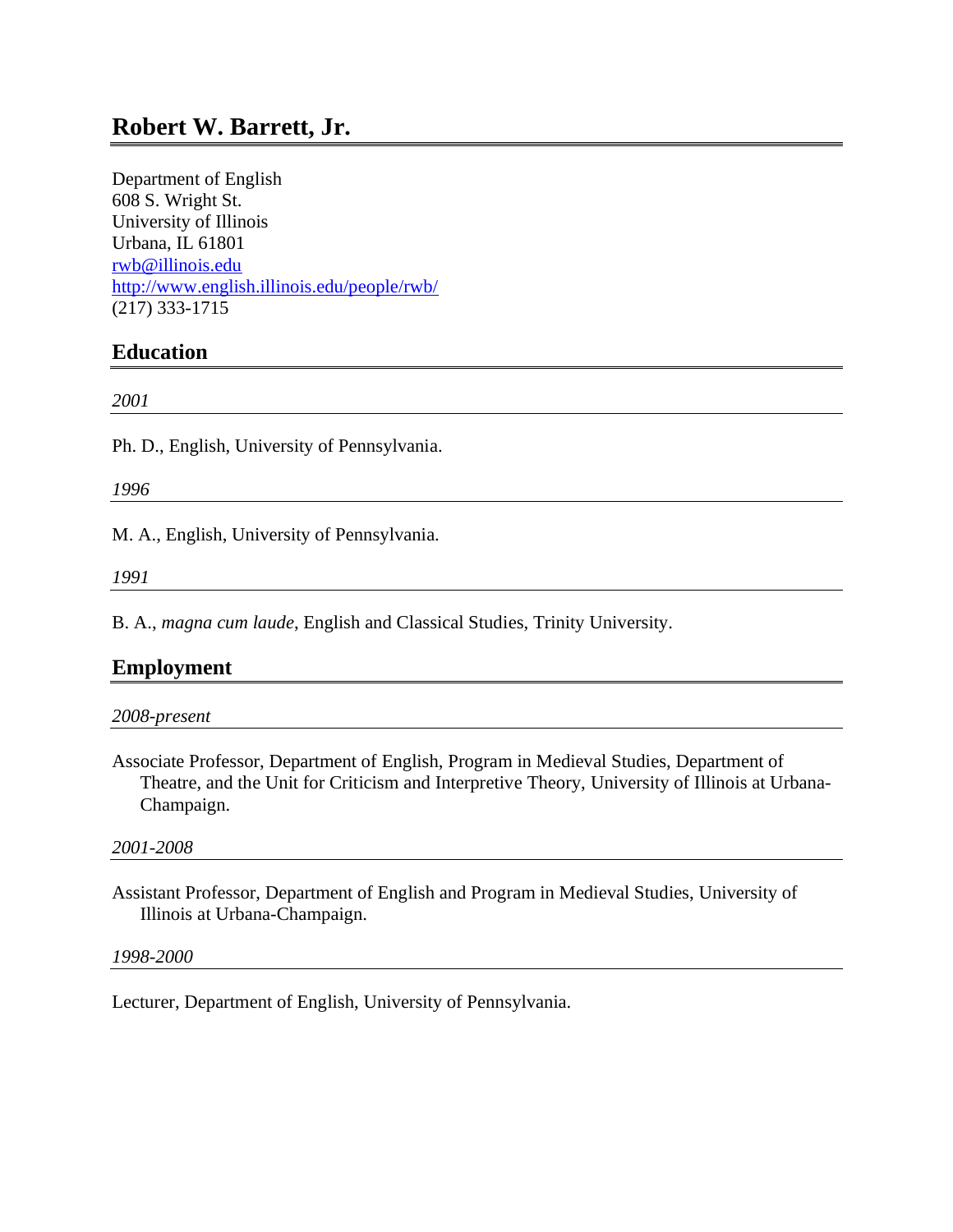*Against All England: Regional Identity and Cheshire Writing, 1195-1656*. ReFormations: Medieval and Early Modern. Notre Dame: University of Notre Dame Press, 2009.

### **Articles**

- "Drama." In *The Chaucer Encyclopedia*, edited by Richard Newhauser. Oxford: Wiley-Blackwell, forthcoming.
- "Medieval Drama, East and West" (co-written with Elizabeth Oyler). In *Teaching the Global Middle Ages*, edited by Geraldine Heng. New York: Modern Language Association, forthcoming.
- "Chester and Cheshire." In *Europe: A Literary History, 1348-1418*, vol. 1, edited by David Wallace, 240-55. Oxford: Oxford University Press, 2015.
- "Languages Low and High: Translation and the Creation of Community in the Chester *Pentecost* Play." In *Translating the Middle Ages*, edited by Karen L Fresco and Charles D. Wright, 65- 79. Farnham: Ashgate, 2012.
- "Chester Mystery Cycle." In *The Encyclopedia of the Bible and Its Reception*, vol. 5, edited by Dale C. Allison, Jr., Volker Leppin, Choon-Leong Seow, Hermann Spieckermann, Barry Dov Walfish, and Eric Ziolkowski, 73-76. Berlin: De Gruyter, 2012.
- "Leeks for Livery: Consuming Welsh Difference in the Chester *Shepherds' Play*." In *Mapping the Medieval City: Space, Place, and Identity in Chester, c. 1200-1600*, edited by Catherine A. M. Clarke, 184-200. Cardiff: University of Wales Press, 2011.
- "Royal Freight: City-Crown Negotiations in Anthony Munday's 1610 *London's Love to the Royal Prince Henry*." *Research Opportunities in Medieval and Renaissance Drama* 47 (2008): 1-24.
- "The Absent *Triumphator* in the 1610 *Chester's Triumph in Honor of Her Prince*." In *Spectacle and Public Performance in the Late Middle Ages and the Renaissance*, edited by Robert E. Stillman, 183-210. Leiden: Brill, 2006.

# **Editions**

- "Premodern Plants" (co-edited with Vin Nardizzi). Special issue of *postmedieval* 9.4 (November 2018).
- *The York Corpus Christi Play: The Nativity* and *The York Corpus Christi Play: The Shepherds*. In *The Broadview Anthology of Medieval Drama*, edited Christina M. Fitzgerald and John T. Sebastian, 89-96. Peterborough: Broadview, 2013.

### **Reviews**

Review of *Performing Environments: Site-Specificity in Medieval and Early Modern Drama*, edited by Susan Bennett and Mary Polito. *Theatre Journal* 67.3 (2015): 572-72.

Review of *Lincolnshire*, edited by James Stokes. *Speculum* 86.2 (2011): 557-59.

Review of *Place, Space, and Landscape in Medieval Narrative*, edited by Laura L. Howes. *Studies in the Age of Chaucer* 32 (2010): 429-32.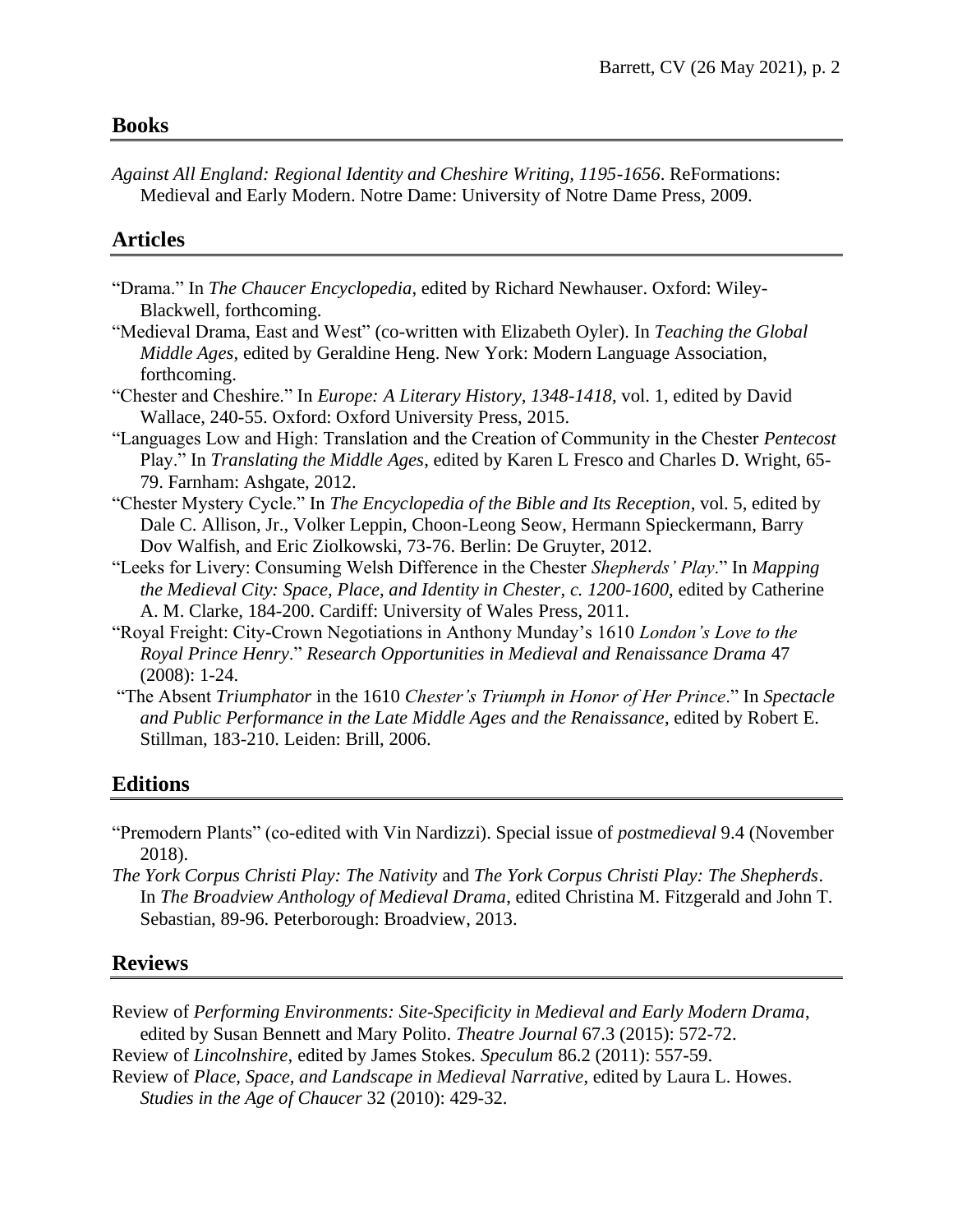- Review of *Literary Landscapes and the Idea of England, 700-1400*, by Catherine A. M. Clarke. *Journal of English and Germanic Philology* 109.2 (2010): 221-24.
- Review of *Images of Kingship in Chaucer and His Ricardian Contemporaries*, by Samantha Rayner. *Encomia* 31 (2009): 58-60.
- Review of *Angels on the Edge of the World: Geography, Literature, and English Community, 1000-1534*, by Kathy Lavezzo. *Medieval Feminist Forum* 43.1 (2007): 126-28.
- Review of *Hunting Law and Ritual in Medieval English Literature*, by William Perry Marvin. *Speculum* 82 (2007): 730-32.
- Review of *A Concise Companion to Chaucer*, edited by Corinne Saunders. *The Medieval Review* 07.04.13.
- Review of *Gender and Medieval Drama*, by Katie Normington. *Medieval Feminist Forum* 42 (2006): 122-25.
- Review of *Tolkien and the Invention of Myth: A Reader*, edited by Jane Chance. *Medievalia et Humanistica* n.s. 31 (2005): 137-40.
- Review of *Languages of Power in the Age of Richard II*, by Lynn Staley. *The Medieval Review* 05.09.05.

# **Honors, Awards, and Grants**

- The List of Teachers Ranked as Excellent by Their Students, University of Illinois: Spring 2020 (ENGL 121), Spring 2019 (ENGL 396), Spring 2017 (ENGL 411), Spring 2016 (ENGL 121), Fall 2015 (ENGL 121), Fall 2014 (ENGL 121), Spring 2014 (ENGL 119), Spring 2013 (ENGL 202), Spring 2010 (ENGL 300), Fall 2009 (ENGL 411), Spring 2008 (ENGL 119), Fall 2007 (ENGL 514), Spring 2007 (ENGL 202), Spring 2006 (ENGL 411), Spring 2003 (ENGL 411), Fall 2002 (ENGL 119), and Spring 2002 (ENGL 202, ENGL 461).
- Mid-Career Faculty Release-Time Program Award, University of Illinois: Fall 2016.
- LAS Dean's Award for Excellence in Undergraduate Teaching, University of Illinois: Spring 2016.
- Campus Research Board Award, University of Illinois: Spring 2007.
- Departmental nominee for University of Illinois Dad's Association Certificate of Merit Award for Outstanding Faculty: Fall 2006.
- NEH Summer Stipend: Summer 2004.
- Humanities Released Time, University of Illinois: Spring 2004.
- William B. Schallek Memorial Graduate Fellowship, Richard III Society-American Branch: 1999-2000.
- Mellon Dissertation Fellowship, University of Pennsylvania: 1996-97.

# **Invited Presentations**

- "Critical Plant Studies and Medieval English Drama," Environmental Humanities Research Workshop, University at Buffalo (27 April 2018).
- "Ripples in the World: Morris Dancing in Terry Pratchett's Discworld Series," Performance, Culture, and the Book: A Conference Honoring the Work of Claire Sponsler, University of Iowa (25 August 2017).
- "Planthropocene Playing: Human-Plant Hybridity in Chaucer and the N-Town Cycle," 2017 George L. Summer Lecture on Literature, Marist University (22 March 2017).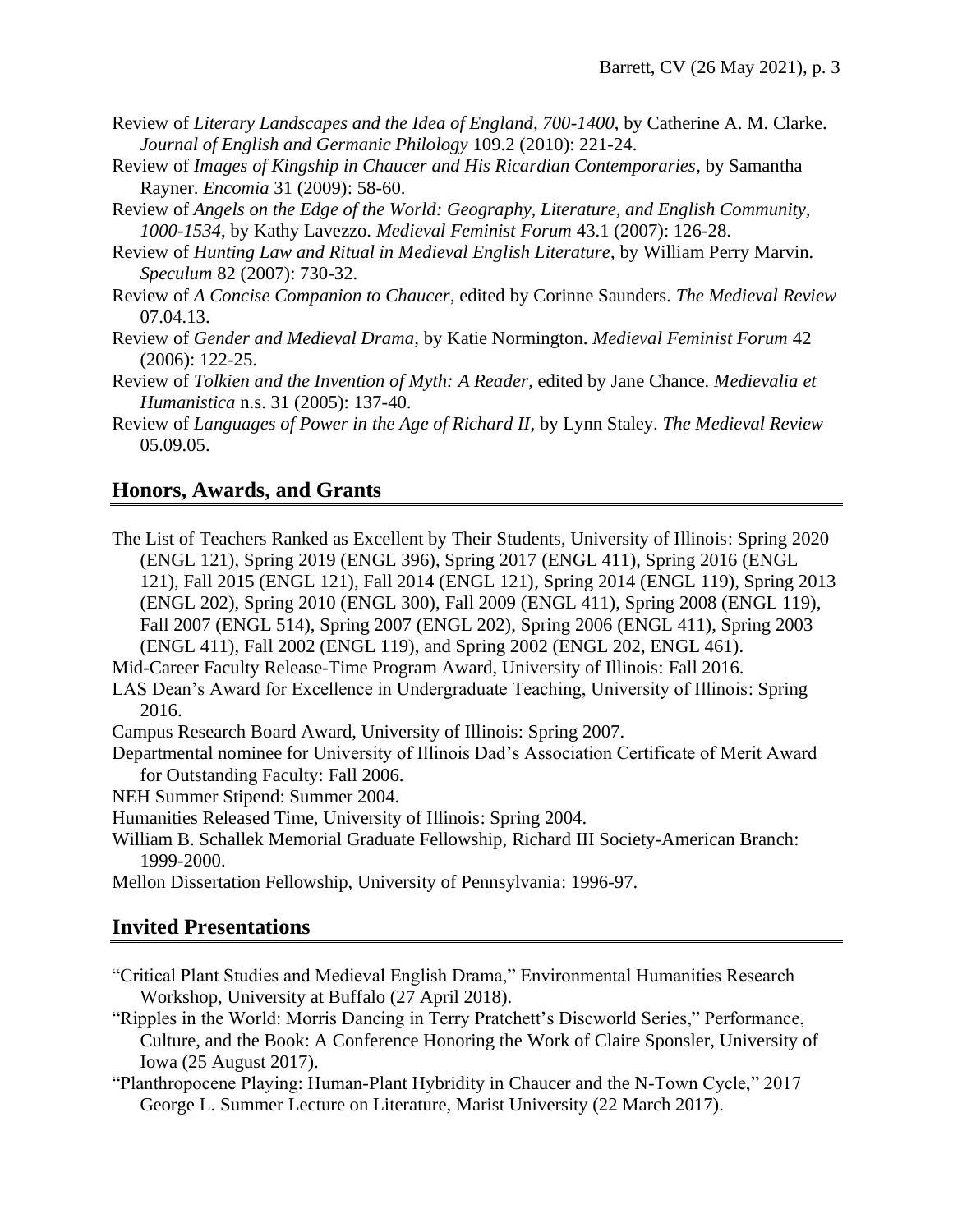- "Leeks for Livery: Consuming Welsh Difference in the Chester Shepherds' Play"; Mapping Medieval Chester: Space, Place, and Identity; University of Swansea (30 July 2009).
- "Tolkien and the Virtual Middle Ages"; From Plato to Potter: A One-Day Student, Faculty, and Community Conference; University of Texas at Tyler (26 March 2005).
- "Mobile Meaning and Processional Performance in the Chester Whitsun Plays," Delaware Valley Medieval Association, Philadelphia (9 October 2004).

### **Conference Presentations**

#### *Organizer*

- "Global Drama in the Middle Ages and Renaissance," 135th Annual MLA Convention, Seattle (10 January 2020).
- "Premodern Plants (A Roundtable)," 53rd International Congress on Medieval Studies, Western Michigan University (10 May 2018).
- "The Secret Lives of Medieval Plants II," 42nd Annual Sewanee Medieval Colloquium, University of the South (1 April 2016).
- "The Pedagogy of Global Medieval Performance," 131st Annual MLA Convention, Austin (7 January 2016).
- "Medieval Undergrounds," ASLE 11th Biennial Conference, University of Idaho (26 June 2015).
- "Putting Performance in Its Place: Topography and Meaning in Early Drama," 40th International Congress on Medieval Studies (8 May 2005).

#### *Presider*

- "Premodern Plants (A Roundtable)," 53rd International Congress on Medieval Studies, Western Michigan University (10 May 2018).
- "Ecopoetics in Celtic Literatures," 53rd International Congress on Medieval Studies, Western Michigan University (10 May 2018).
- "The Non-Human Weird: Ecocritical Perspectives," British Modernities Group Conference, University of Illinois at Urbana-Champaign (20 April 2018).
- "Reading Natural and Unnatural," 42nd Annual Sewanee Medieval Colloquium, University of the South (1 April 2016).
- "Medieval Undergrounds," ASLE 11th Biennial Conference, University of Idaho (26 June 2015).
- "Strange Speech," 18th Biennial International Congress of the New Chaucer Society, Portland, OR (23 July 2012).
- "Middle English Alliterative Poetry: Conquest and Contact," 123rd Annual MLA Convention, Chicago (29 December 2007).
- "Putting Performance in Its Place: Topography and Meaning in Early Drama," 40th International Congress on Medieval Studies, Western Michigan University (8 May 2005).
- "The Hero(ine) as Virgin II," 39th International Congress on Medieval Studies, Western Michigan University (8 May 2004).
- "Old French Literature," 19th Annual Illinois Medieval Association Conference, University of Illinois at Urbana-Champaign (23 February 2002).
- "Crowned / Uncrowned," 1st Annual Convivium: Siena Center for Medieval and Renaissance Studies Conference, Siena College (13 October 2000).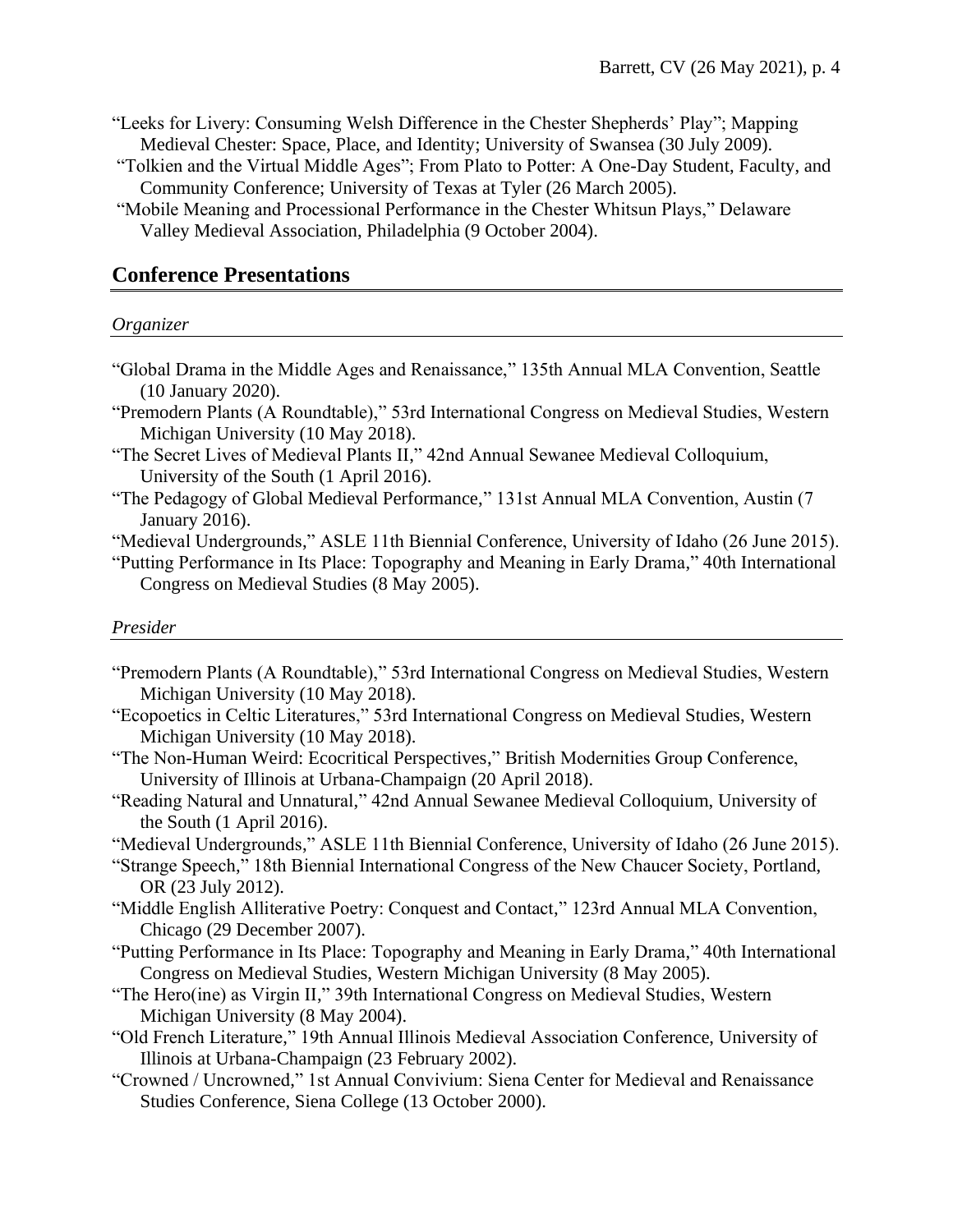#### *Speaker*

- "Vegetal Life as Refuge in *The Flower and the Leaf*." 22nd Biennial International Congress of the New Chaucer Society, Durham University (originally scheduled for 14 July 2020, now rescheduled for July 2022).
- "The Vegetal Temporality of Medieval British Drama," Vegetal Poetics: Narrating Plants in Culture and History, Deutsches Hygiene-Museum Dresden (7 June 2019).
- "Plant Animacy and Racialized Humanity in *Cursor Mundi*," Celebrating Belle da Costa Greene: An Examination of Medievalists of Color, Saint Louis University (30 November 2018).
- "Reverse the Polarity: Teaching Superhero Comics and Graphic Memoirs Together," 1st Annual Conference of the Comics Studies Society, University of Illinois at Urbana-Champaign (9 August 2018).
- "Fruit in Due Season: Vegetal Temporality in the Legend of the Wood of the Cross," 21st Biennial International Congress of the New Chaucer Society, Toronto (14 July 2018).
- "City as Zoophyte: Arboreal Articulations of Urban Community in Early English Drama," 53rd International Congress on Medieval Studies, Western Michigan University (12 May 2018).
- "Playing *Nature* on the Early English Stage," 52nd International Congress on Medieval Studies, Western Michigan University (11 May 2017).
- "Sweet Fruit and Barren Figs: Separating Christian and Jewish Zoophytes in Fifteenth-Century East Anglian Drama," 20th Biennial International Congress of the New Chaucer Society, London (13 July 2016).
- "Radicle Feminism: Engendering Zoophytes in the N-Town Plays," 42nd Annual Sewanee Medieval Colloquium, University of the South (2 April 2016).
- "All the World's a Classroom: Teaching Global Performance in the Introductory Medieval Studies Course," 131st Annual MLA Convention, Austin (7 January 2016).
- "Buried Alive: Excavating the Tree of Life in Cynewulf's *Elene*," ASLE 11th Biennial Conference, University of Idaho (26 June 2015).
- "Human-Plant Assemblages in Cornish *Ordinalia* Plays," 50th International Congress on Medieval Studies, Western Michigan University (15 May 2015).
- "Vegetal Prosthesis and *Corpus Christi* in Early English Drama," 42nd UBC Medieval Workshop: Medieval and Renaissance Oecologies, University of British Columbia (7 November 2014).
- "Joyous Fruition: Vegetal Bodies and Virtual Hosts in the Croxton *Play of the Sacrament*," 19th Biennial International Congress of the New Chaucer Society, Reykjavik (18 July 2014).
- "Tangled Banks and Vegetable Bodies," 49th International Congress on Medieval Studies, Western Michigan University (9 May 2014).
- "Stained Were His Clothes: Ecocriticism and the Vegetable Body in the Croxton *Play of the Sacrament*," 60th Annual Meeting of the Renaissance Society of America, New York (27 March 2014).
- "Blessed Branches: Ecofeminism and Iconography in the N-Town Plays," 48th International Congress on Medieval Studies, Western Michigan University (11 May 2013).
- "Edenic *Urbanitas* and the Legend of the Wood of the Cross in the Chester Whitsun Plays," 18th Biennial International Congress of the New Chaucer Society, Portland, OR (24 July 2012).
- "The King's Tree: Ecocriticism and the Legend of the Wood of the Cross in the York Cycle," Annual Meeting of the Medieval Academy of America, St. Louis, MO (22 March 2012).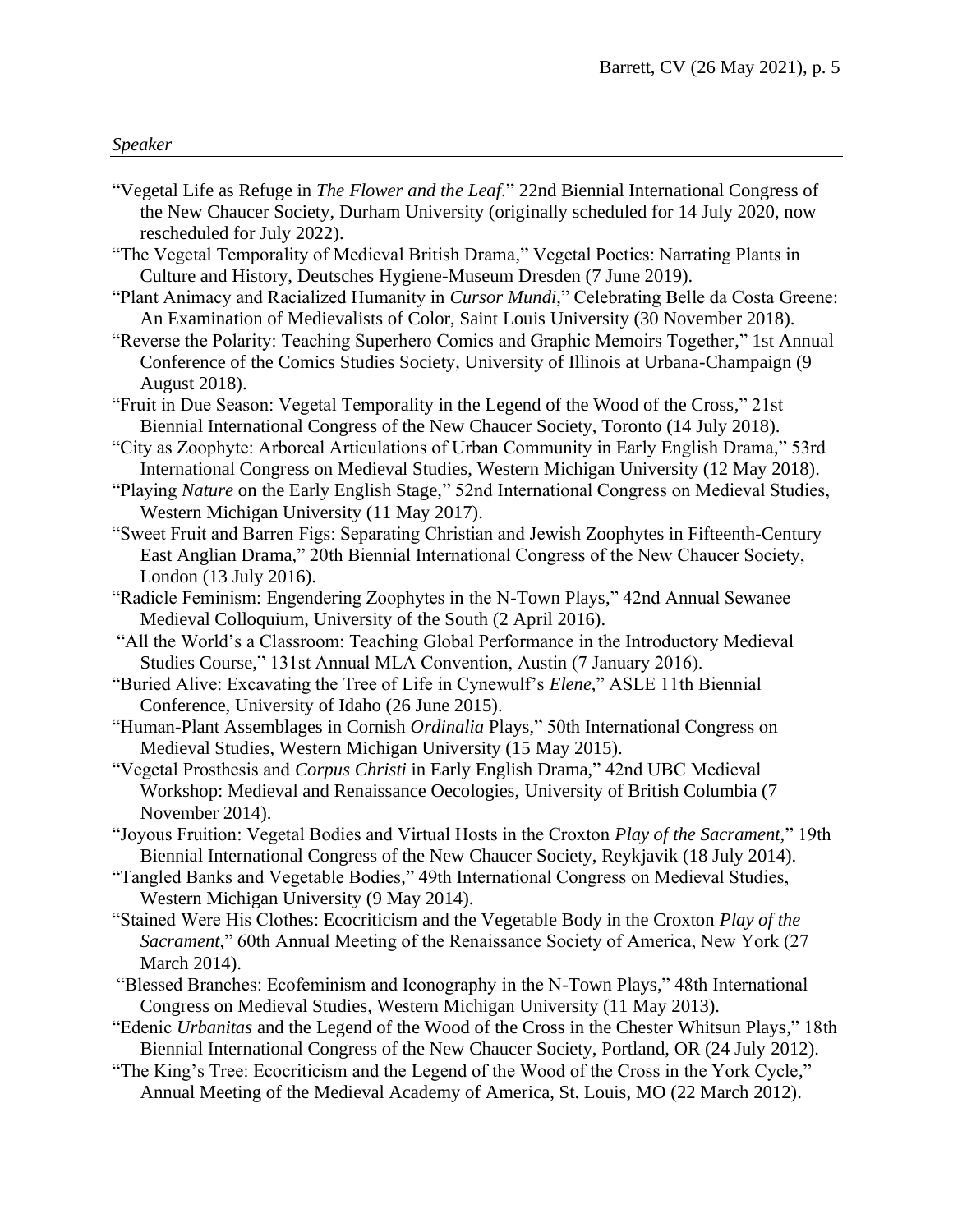- "The Legend of the Wood of the Cross: Apocrypha and Biopolitics in the Chester Whitsun Plays," Renaissance Comparative Prose Conference, Purdue University (23 September 2011).
- "Chester 2010: What Did We Learn? What's Next? (A Roundtable)," 46th International Congress on Medieval Studies, Western Michigan University (14 May 2011).
- "Roundtable Discussion: Performance and Iconography," Drama and Religion 1555-1575: The Chester Cycle in Context; Victoria University, University of Toronto (24 May 2010).
- "Putting the Whitsuntide Back into Chester's Whitsun Plays," Translating the Middle Ages: An International Conference, University of Illinois at Urbana-Champaign (29 October 2008).
- "Mongols in the Marches: A Postcolonial / Archipelagic Reading of *Mum and the Sothsegger*," 16th Biennial Congress of the New Chaucer Society, University of Wales, Swansea, 21 July 2008).
- "'From comlye Conway unto Clyde': Anglo-Welsh Border Culture in the Chester *Shepherds* Play," 43rd International Congress on Medieval Studies, Western Michigan University (11 May 2008).
- "The City as Cloister in Lucian of Chester and Peter of Celle," 24th Annual Meeting of the Illinois Medieval Association, Eastern Illinois University (24 February 2007).
- "English Chaucer, British Chaucer, Southern Chaucer: Locating the Father of English Poesy in his Regional Context," 14th Biennial Congress of the New Chaucer Society, University of Glasgow (16 July 2004).
- "Children Chosen from Cheshire: Regional Honor and Anglo-Scottish Conflict in the Stanley Family Romances," 39th International Congress on Medieval Studies, Western Michigan University (6 May 2004).
- "Two Shires Against All England: Regional Honor and the Deposition of Richard III in the Stanley Family Romance," 4th Fifteenth-Century Conference, University of Illinois at Urbana-Champaign (3 May 2004).
- "Your neighbour borne in this cittie': Urban Space and the Processional Performance of Vagrancy in the Chester Mystery Cycle," 45th Annual Midwest MLA Convention, Chicago (7 November 2003).
- "Under Siege: Local Hagiography and National Defense in Henry Bradshaw's 1521 *Life of St. Werburgh*," 38th International Congress on Medieval Studies, Western Michigan University (8 May 2003).
- "Local Heroes: Regionalism, Heraldry, and Chivalric Identity in *Sir Gawain and the Green Knight*," 37th International Congress on Medieval Studies, Western Michigan University (2 May 2002).
- "Prince Henry's Triumphs of 1610: Center and Periphery in the Pageantry of Early Modern Chester and London," 117th Annual MLA Convention, New Orleans (29 December 2001).
- "Where in the World is Henry Frederick Stuart? The Absent *Triumphator* in the 1610 *Chester's Triumph in Honor of Her Prince*," Pageantry and Power in the Middle Ages and the Renaissance, Siena College (13 October 2000).
- "Chester's Saint Werburgh: Passages from Monastic Scriptorium to London Printing-House," Revising Genealogies: An Interdisciplinary Conference in Medieval Studies, University of Notre Dame (11 September 1999).
- "Rape and Sexual Economies in John Gower's *Confessio Amantis*," 33rd International Congress on Medieval Studies, Western Michigan University (7 May 1998).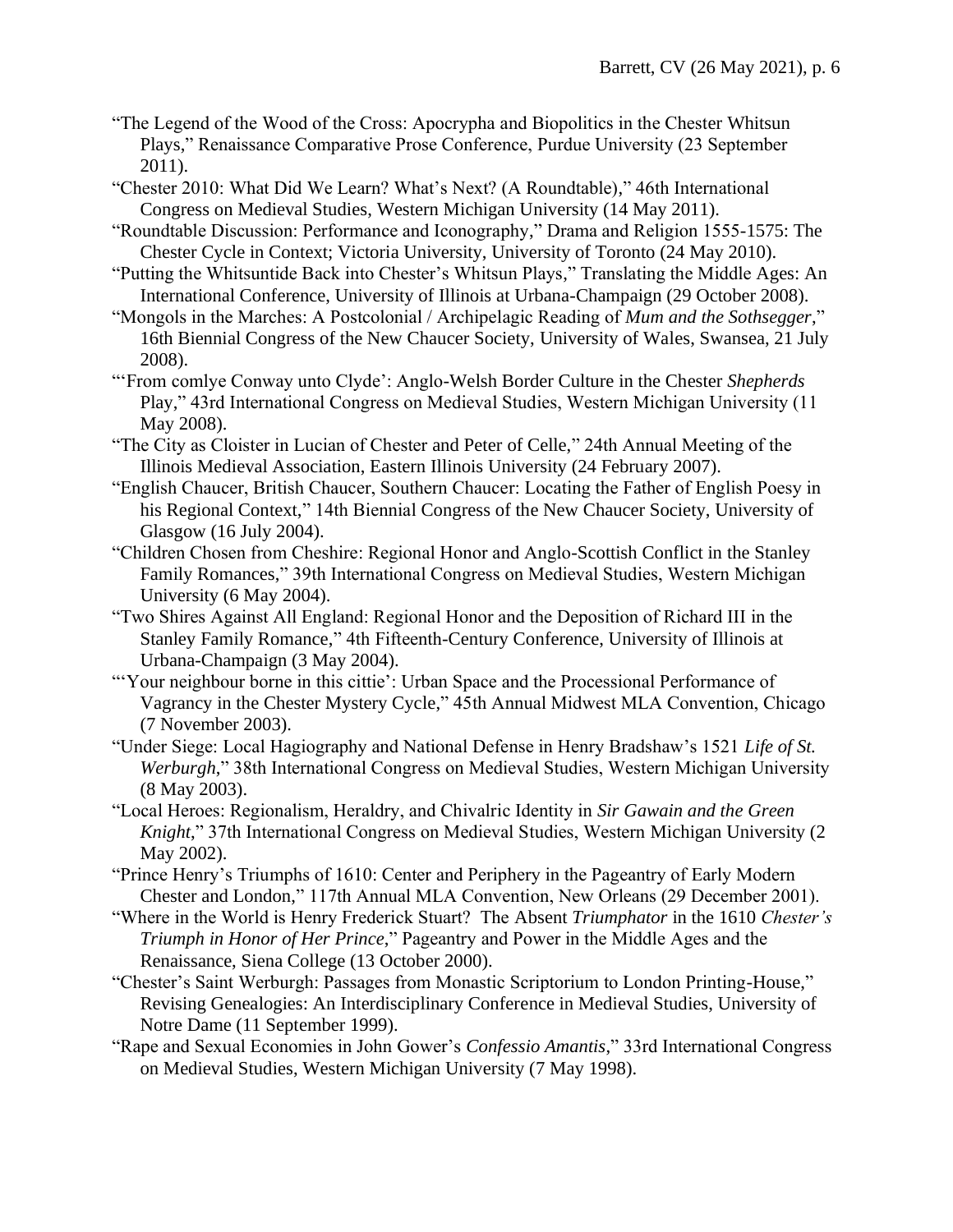"The Clerk's Tale as Novella: Hyper-Genre and Hermeneutics in Chaucer's *Canterbury Tales*," 17th International Conference on Patristic, Medieval and Renaissance Studies; Villanova University (26 September 1992).

# **Professional Affiliations**

Association for the Study of Literature and the Environment (2014-present). Comics Studies Society (2017-present). Medieval and Renaissance Drama Society (1998-present). Modern Language Association (1991-present). New Chaucer Society (2001-present).

# **Other Professional Activities**

Reader for *Contemporary Literature*, *Early Theatre*, *ISLE: Interdisciplinary Studies in Literature and the Environment*, *Journal of English and Germanic Philology*, *Journal of Medieval and Early Modern Studies, Literature Compass*, *Medieval Ecocriticisms*, *Medieval Globe*, postmedieval, and *Preternature*.

Manuscript reviewer for Bloomsbury, Catholic University of America Press, Palgrave Macmillan, University of Notre Dame Press, and University of Toronto Press.

Editorial Board Chairperson, *Research on Medieval and Renaissance Drama* (2015-17).

Co-Editor, *Journal of English and Germanic Philology* (2014-15).

Consulting Editor, *The Explicator* (2007-14).

Advisor, "Mapping Medieval Chester: Place and Identity in an English Borderland City c. 1200- 1500" (project funded by a UK Arts and Humanities Research Council grant, Spring 2007 present).

Reviewer for the 2008 NEH Summer Stipend Awards (Fall 2007).

Co-organizer, 5th Fifteenth-Century Conference, University of Illinois at Urbana-Champaign (6- 8 May 2007).

Reviewer for the 2006 NEH Summer Stipend Awards (Fall 2005).

# **Courses Taught (Undergraduate)**

*University of Illinois at Urbana-Champaign, 2001-present*

(See http://www.english.illinois.edu/people/rwb for links to recent syllabi.)

ENGL 109: Intro to Fiction-ACP (Summer 2013).

- ENGL 119: The Literature of Fantasy (Spring 2014, twice in Spring 2008, and Fall 2002).
- ENGL 121: Introduction to Comics (Spring 2020, Fall 2017, Spring 2016, Fall 2015, Fall 2014, and Fall 2013).

ENGL 199: Undergraduate Open Seminar (Fall 2001).

Topic: "Arthurian Literature from Past to Present."

Council Member, Medieval and Renaissance Drama Society (2012-15).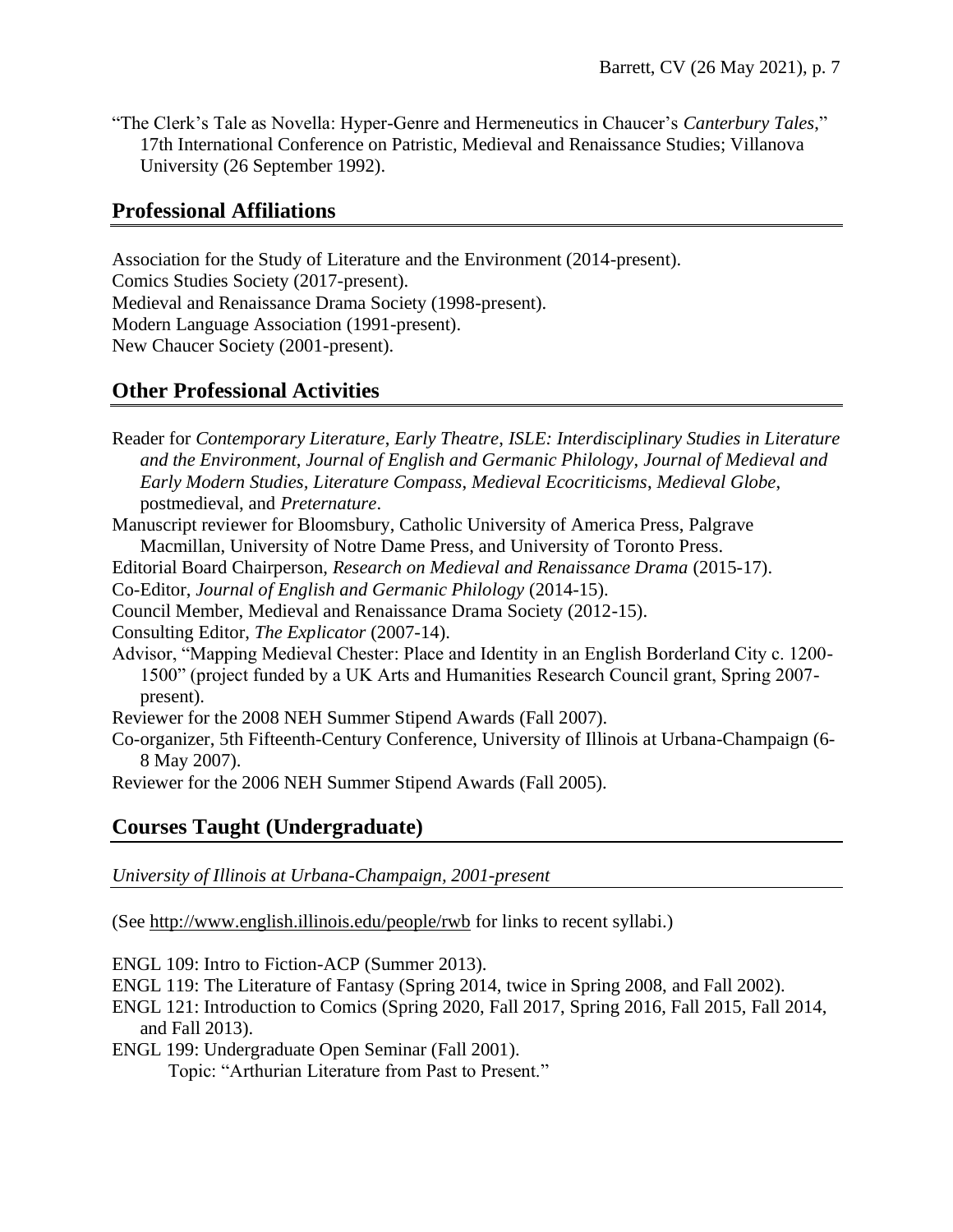- ENGL 202: Medieval Literature and Culture (Fall 2019, Fall 2015, Spring 2014, Spring 2013, Spring 2007, Spring 2006, Fall 2002, Spring 2002, and Fall 2001).
- ENGL 209: Early British Literature and Culture (Spring 2009, Fall 2007, Spring 2007, Fall 2006, Fall 2005, Spring 2005, and Fall 2003).
- ENGL 350: Writing about Literature, Text, and Culture (Spring 2015 and Spring 2010). Topics: "Contemporary Fantasy Novels" and "Legends of Modern Fantasy."
- ENGL 396: English Honors Seminar (Spring 2019, Fall 2010, and Fall 2004). Topics: "Nature and the Non-Human in Medieval Britain and Ireland," "Festivity in Early English Drama," and "Early English Drama, 1376-1576."
- ENGL 411: Chaucer (Fall 2020, Spring 2017, Fall 2009, Fall 2006, Spring 2006, and Spring 2003).
- ENGL 412: Topics in Medieval British and Irish Literature (Fall 2013). Topic: "Nature and the Non-Human in Medieval England."
- ENGL 461: Advanced Topics in Literature and Culture (Spring 2002). Topic: "Early English Drama, 1376-1576."

### *University of Pennsylvania, 1998-2000*

- ENGL 20: Major British Writers, 1350-1660 (Fall 1999).
- ENGL 25: Chaucer (Fall 2000, Fall 1999).
- ENGL 60: Major British Novels, 1660-1914 (Fall 1999).
- ENGL 275: Advanced Literature Seminar (Summer 1998).

Topic: "Frankenstein's Daughters: Women Writers of Science Fiction."

# **Courses Taught (Graduate)**

*University of Illinois at Urbana-Champaign, 2001-present*

- ENGL 514: Seminar in Medieval Literature (Spring 2021, Fall 2018, Fall 2017, Fall 2014, Fall 2012, Fall 2007, Fall 2004, and Spring 2003).
	- Topics: "Canterbury Critters: The More-Than-Human Worlds of Geoffrey Chaucer," "Ecocriticism and Early English Drama," "Nature and the Non-Human in the Chivalric Romances of Medieval and Early Modern England," "Middle English's Greatest Hits," "Ecocriticism in Early English Drama," "Early English Drama and the Urban Imagination," "Early English Drama, 1376-1576" and "Geoffrey Chaucer."
- ENGL 581: Seminar in Literary Theory (Spring 2011).

Topic: "Textual Criticism and Theories of Editing."

ENGL 593: Professional Seminar in College Teaching (Spring 2017).

Topic: "The Teaching of Literature."

MDVL 500: Seminar in Medieval Studies (Spring 2016).

Topic: "Premodern Plants."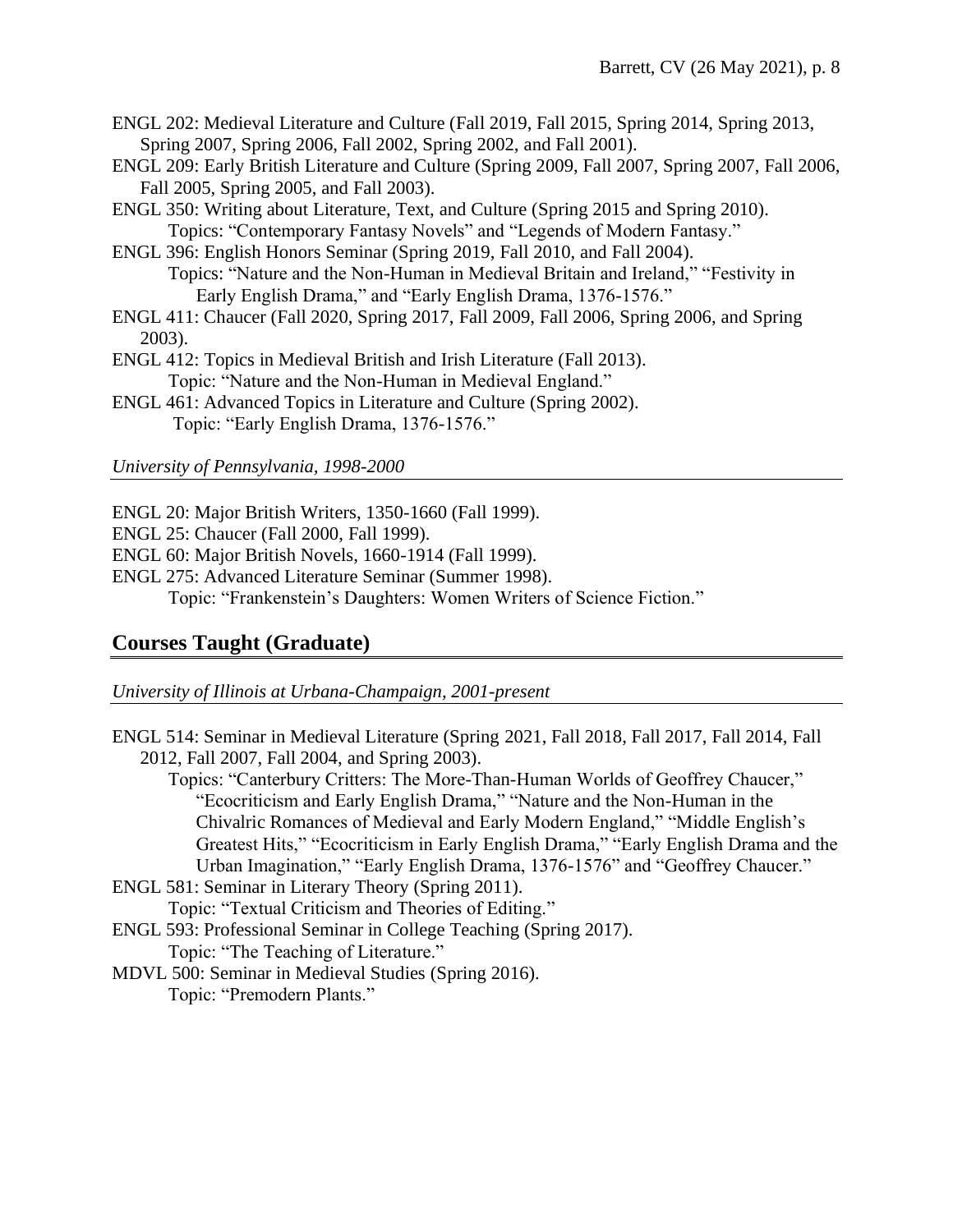### **Undergraduate Honors Theses Supervised**

- Sarah Morthland, "Tending to the Self and the Other: Control and Love Explored in Medieval Hawking Manuals, Marie de France's *Yönec*, and Helen MacDonald's *H is for Hawk*" (Spring 2020).
- Angela Nostwick, "Super Power, Super Struggle: *Captain America*, Authority, and the Atomic Bomb" (Spring 2015).
- Alexi Vahlkamp, "The Men in Tolkien's Ring: Male Identity Formation in *The Lord of the Rings*" (Fall 2009).
- Lauren Migliorato, "Differing Representations of the Body in Catherine of Siena and Raymond of Capua: The Struggle to Understand the Secrets of the Female Body" (Spring 2006).
- Marron Mahoney, "Tolkien and Possession: The Development of Treasure and Desire in *The Hobbit* and *The Lord of the Rings*" (Spring 2004).
- Kathleen Smith, "Say What You Mean and Mean What You Say: The Disrupted Sign in Juan Ruiz's *Libro de Buen Amor* and Geoffrey Chaucer's *Canterbury Tales*" (Fall 2002).

### **Dissertations Supervised**

#### *Director*

- Catherine Mills, "Ecotonal Landscapes and Climate Change in Fourteenth-Century Literature" (2020-present).
- Erin Chandler, "Gendered Magic and Arthurian Sovereignty" (2012-18).
- Amy Rowan Kaplan, "Arthurian Relics and Belatedness in the Construction of the English National Past" (2010-15).
- Ann Hubert, "Performing Piety: Preachers and Players in East Anglia, 1400-1520" (2010-15). Kimberly Fonzo, "Late Medieval Authorship and the Prophetic Tradition" (2009-13).
- Lesley Allen, "Inventing the Sacred Nation: St. Edmund of East Anglia and English Identity in Medieval Text and Image" (2005-08).

Kristin Nash, "*Nunc stude, nunc ora, nunc cum feruore labore*: Saint Katherine of Alexandria and the Evolution of the English *Vita Mixta*, 1200-1500" (2003-09).

#### *Reader*

Kelly Williams, "Movement, Space, and Gender in Old English Literature" (2016-20).

- Coral Lumbley, "Discourses of Empire and Resistance in Medieval Wales and England" (2015- 19).
- Sarah Sutor, "Within Bounds (and Beyond): Post- Conquest Cloistered Women and Guidance Literature" (2015-present).
- Sara Weisweaver, "Simple Books for Devout Readers" (2015-19).
- Elizabeth Tavares, "Romance, Sovereignty, and the Common in Elizabeth Drama, 1558-1603" (2013-16).
- Shannon Godlove, "Apostolic Discourse and Christian Identity in Anglo-Saxon Literature"  $(2007-10)$ .
- Nathan Breen, "The Voice of Evil: A Narratological Study of Demonic Characters in Old English Literature" (2002-03).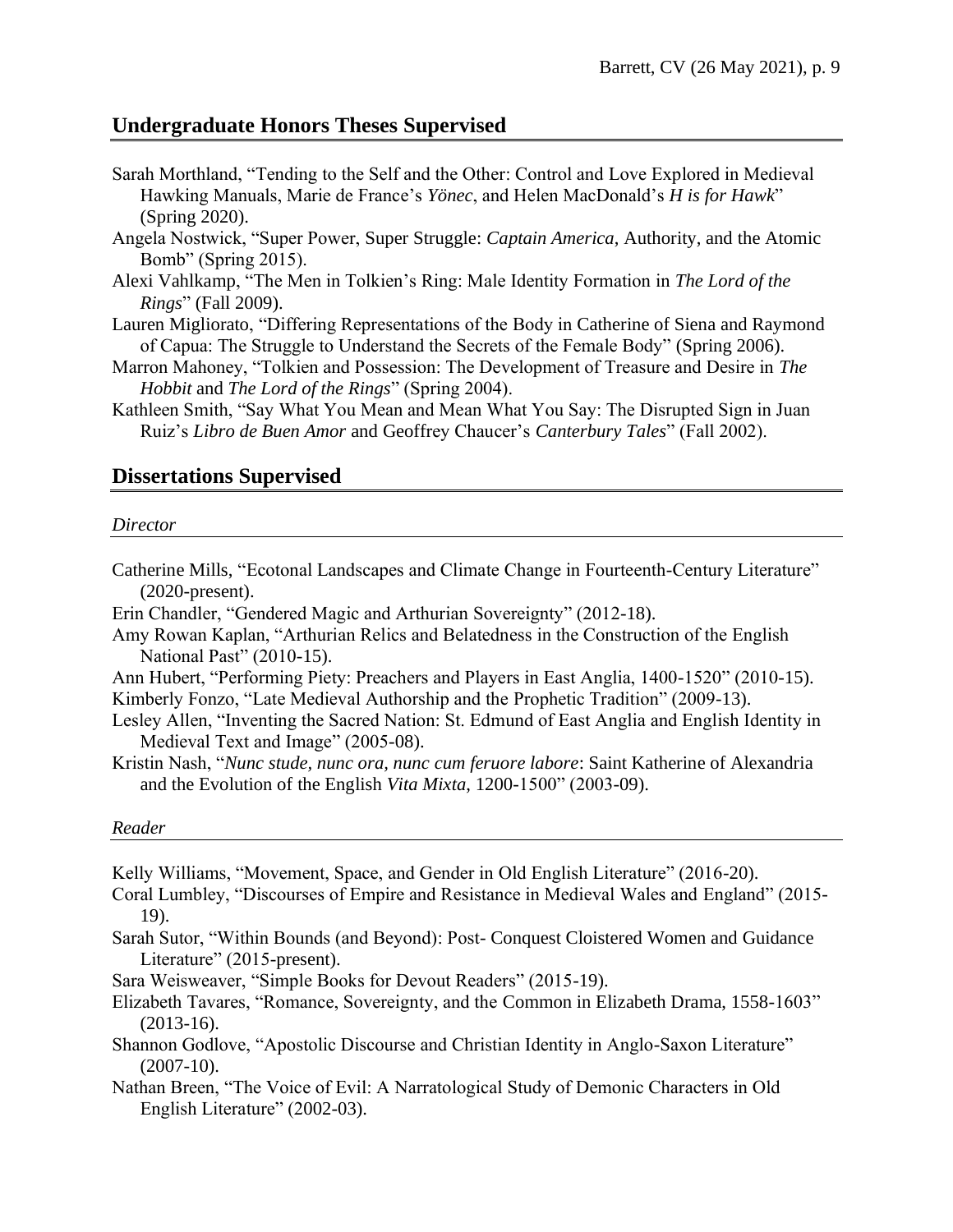- Rebecca Brackmann, "Language, Land, and Law: Laurence Nowell's Anglo-Saxon Studies in Sixteenth-Century England" (2001-05).
- Rebecca Starr, "Ælfric's Gendered Theology in the *Catholic Homilies*, the First Series" (2001- 08).

# **Service (Department of English)**

#### *Administrative Positions*

Associate Head of Department (2021-present, 2018-21, 2008-11). Director of Undergraduate Rhetoric Program (2012-13).

#### *Committees*

Curriculum Committee (chair: 2008-11, 2018-21, 2021-present; member: 2012-13). Grade Review Committee (member: 2002-03, 2006-07). Graduate Admissions Committee (member: 2002-03, 2005-06, 2006-07, 2011-12, 2014-15, 2016-17). Graduate Studies Committee (member: 2007-08). Grievance Committee (member: 2003-05, 2007-08, 2013-14, 2014-15, 2016-17). Honors Committee (member: 2007-08, 2013-14). Library Committee (member: 2001-02). Internet/Media Committee (chair: 2014-15; member: 2003-04, 2011-12, 2012-13, 2013-14). NTT Hiring Search Committee (chair: 2008-09, 2009-10, 2010-11). Rhetoric Advisory Committee (chair: 2012-13). Undergraduate Scholarships and Awards Committee (member: 2003-04, 2011-12). Undergraduate Teaching Awards Committee (chair: 2008-09, 2009-10, 2010-11; member: 2013- 14, 2017-18). Visiting Speakers Committee (member: 2001-02). Web Design Task Force (member: 2007-08).

### **Service (Program in Medieval Studies)**

Organizer, Robert J. Meyer-Lee Visit (Lecture and Seminar), University of Illinois at Urbana-Champaign (29-30 October 2009).

Member, Medieval Studies Advisory Committee (2007-09).

- Panelist, "From Troy to Middle-earth: Epic Movies in the New Millennium," University of Illinois at Urbana-Champaign (16 September 2004).
- Panelist, "J. R. R. Tolkien's *Lord of the Rings* and Medieval Studies," University of Illinois at Urbana-Champaign (7 December 2001).

# **Service (University of Illinois at Urbana-Champaign)**

Member, General Education Committee, College of Liberal Arts and Sciences (2017-18, 2018- 19).